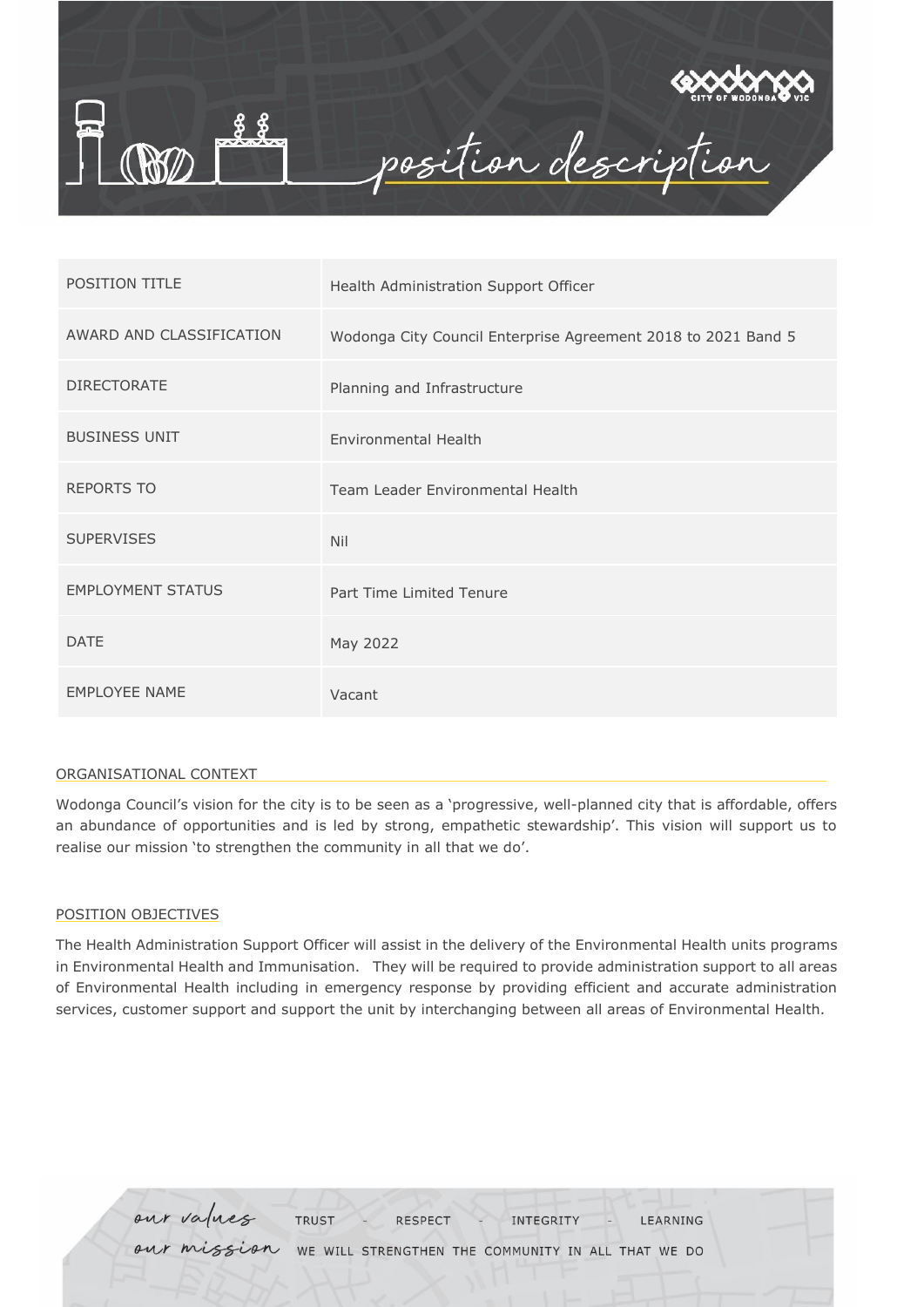## ACCOUNTABILITY AND EXTENT OF AUTHORITY, INCLUDING DUTIES

The position is accountable for providing appropriate assistance and supporting members of the Environmental Health Team by ensuring:

 The position acts under the guidance of Health Administration Officers and Team Leader Environmental Health working under established guidelines and with clear objectives as listed below.

# **Abilities**

- Work collaboratively within the team;
- Work independently on set goals within set time frames;
- Work closely with the Health Administration officers with a focus in areas (Health, Immunisation, Emergency Management) as directed by the Team Leader to assist with the management of data entry and required processes;
- Assist with Council's responsibilities relating to state and Commonwealth Government databases to ensure updates occur and data is entered in a timely manner;

## **Reporting**

- Maintain databases so reporting requirements to the Department of Health and other government and nongovernment agencies reports can accurately be generated and submitted, as directed;
- Assist in the gathering of statistical information relating to Environmental Health, Immunisation and Emergency Management (Pandemic response) as directed by the Team Leader;

## **Legislation**

Maintain a basic working knowledge of the legislation pertaining to the position;

## **Accuracy and Accountability**

- Be accountable for maintaining a high level of accuracy and commitment to the team and position;
- Act in accordance with Council's policies and procedures, including maintaining confidentiality;
- Support and undertake best practice principles in identified areas of focus;

## **Administration**

- Identify, review and maintain Environmental Health and Immunisation databases and systems to maximise record keeping, information gathered and improve team efficiencies as directed;
- Maintain identified records, processes and applications pertaining to Immunisation and Environmental Health in accordance with Council's, State Government, contractors' records systems guidelines and requirements;
- Assist in the implementation of Wodonga and other council's contracted Immunisation and Environmental Health programs;
- Assist with maintaining Council's website to ensure Immunisation and Environmental Health information is up to date;
- Receipt payments and assist in the processing of standard letters and documents;
- Assist in undertaking all record management duties as required, ensuring all correspondence received is handled in a professional, appropriate and timely manner;
- Assist with the maintaining, monitoring and ordering of resources and information as required;
- Represent the Environmental Health Team Unit and / or Council as delegated by the Team Leader;
- Assist in the delivery of events and programs conducted by the Environmental Health Unit when required.

## **Customer Service**

 Assist in the delivery of timely, efficient and accurate customer service to both internal and external customers;

## **Workplace health, safety and risk management**

Understand the principles of risk management and assist with their application to all aspects of council activity.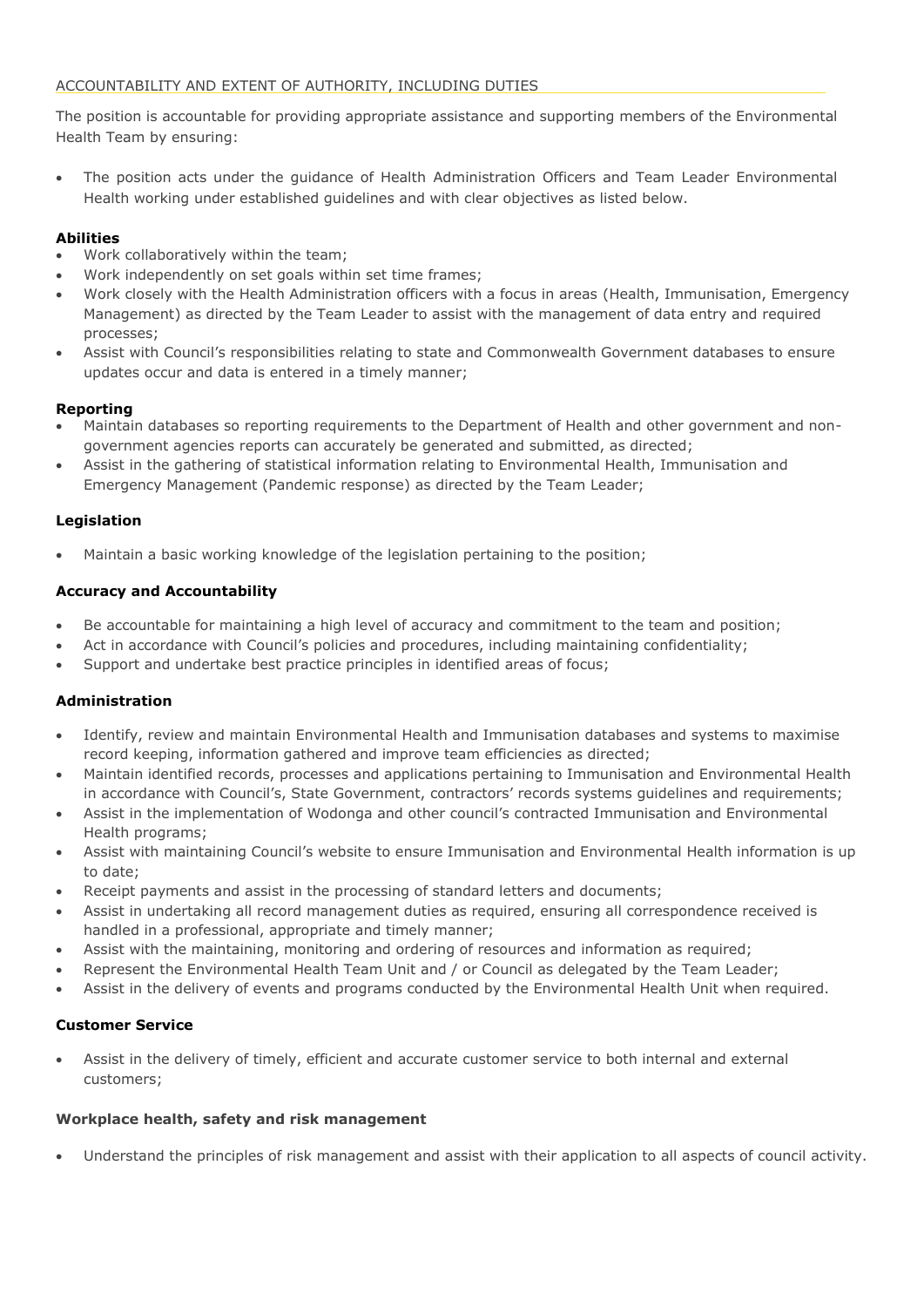#### **Emergency Management**

 As part of the responsibilities associated with this position, the Health Administration Officer is expected, within reason, to assist Wodonga City Council in dealing with an emergency situation, should one arise, affecting the operation of Council and/or the wellbeing of the community.

#### CAPABILITIES AND BEHAVIOURS

Demonstrate competency in each of the 7 capabilities of an Officer, according to the People and Performance Framework in Attachment 1, and practice the corresponding behaviours indicated for each capability.

## JUDGEMENT AND DECISION-MAKING SKILLS

Ability to use judgement to make decisions on specialised work using methods, procedures and processes developed from theory or precedent, and improve and develop methods and techniques. Resolve problems by using judgement to apply developed techniques to new situations.

#### SPECIALIST KNOWLEDGE AND SKILLS

- An understanding of administration processes and systems;
- Developed communication skills written and oral;
- Highly developed customer service skills and willingness to provide good service to internal and external customers, as directed;
- Developed organisational and time management skills;
- Able to prepare correspondence and other documents as directed;
- Highly developed data entry skills, accuracy and efficiency;
- An understanding of the importance of good record keeping and the ability to effectively use Council's document management system;
- Willingness to learn legislation and guidelines relevant to the position within the environmental health team and local government practices;
- Working knowledge or ability to learn quickly computer programs relating to Environmental Health;
- The ability to identify problems, adapt to changing situations and develop appropriate responses;
- Intermediate skills in Microsoft suite and Pathway and the ability to maintain databases for information collection and reporting or able to demonstrate the ability to learn quickly data systems;
- Understanding of the importance of good record keeping and the ability to effectively use Council's document management system.

#### MANAGEMENT SKILLS

- Ability to manage own time, set priorities, plan and organise one's own work to achieve specific and set objectives in the most efficient way possible within the resources available and within a set timetable;
- Ability to work independently when required and complete tasks with set time frames;
- Ability to work collaboratively within the Environmental Health
- Show willingness to learn the role(s) and new tasks.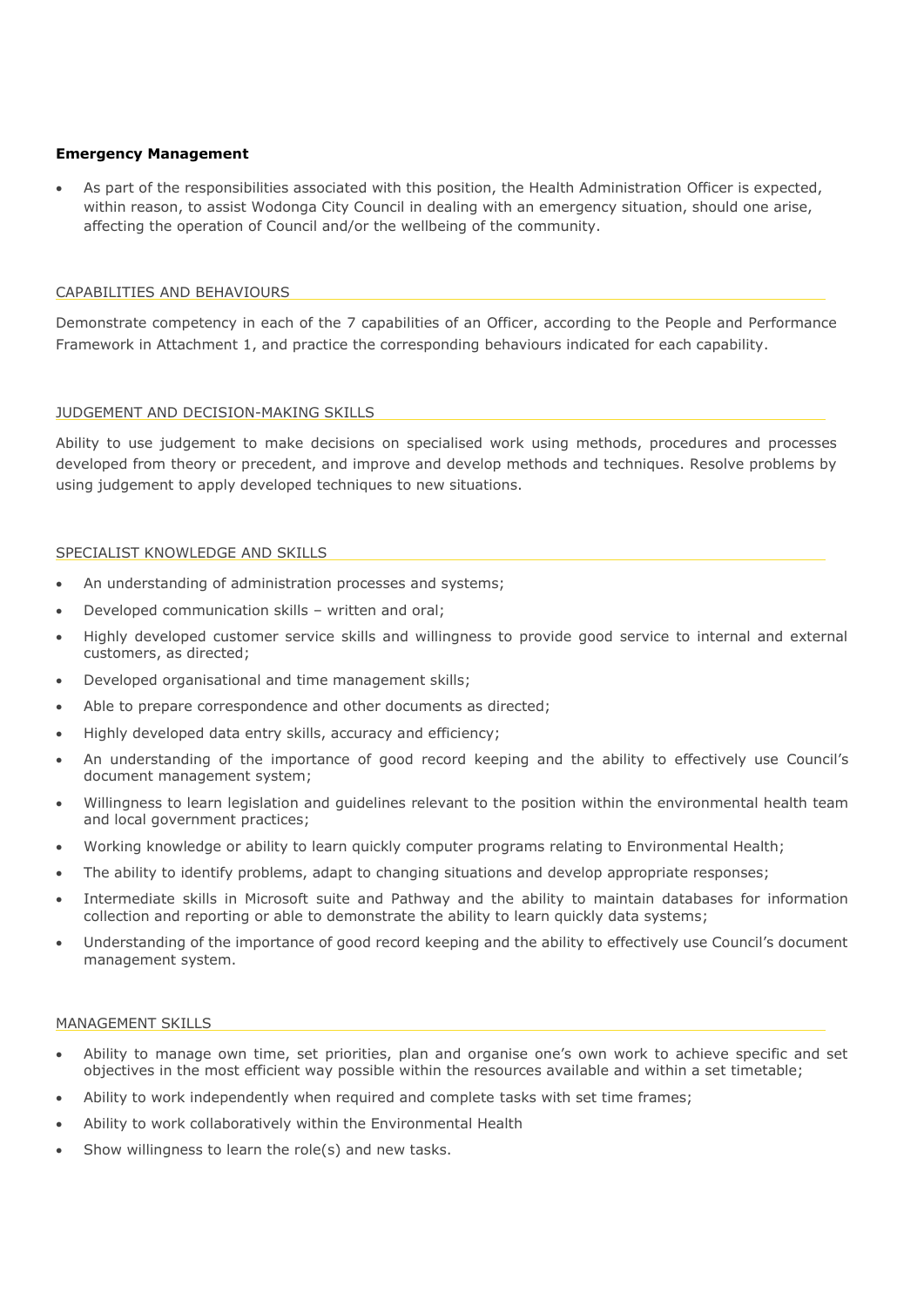#### INTERPERSONAL SKILLS

- Intermediate verbal communication skills and ability to communicate with stakeholders including members of the public, and other employees, to enable the resolution of moderately complex problems;
- Good written communication skills that includes communicating with stakeholders including members of the public, and other employees to enable the preparation of routine correspondence and reports as directed;
- Ability to gain cooperation and assistance from stakeholders including the public and other employees in the administration of well-defined activities.
- Ability to work collaboratively within a busy team environment and work independently;
- Have good time management skills and organisational ability;
- Willingness to learn other duties as instructed.

#### INFORMATION TECHNOLOGY SKILLS

Information technology skills commensurate with the level of the position including being able to use council's IT systems and applications to meet the requirements of the role.

#### CUSTOMER SERVICE SKILLS

Meet Council's Customer Care expectations including:

- Being honest, ethical and professional;
- Being helpful and courteous;
- Listening with respect and understand the customer's issues;
- Meeting commitments made;
- Keeping the customer informed;
- Ensuring the customer clearly understands what is being said;
- Apologising if a mistake is made and attempt to make it right; and,
- Assisting customers with physical, sensory or intellectual disabilities, to achieve equitable access to our services.

#### EMERGENCY MANAGEMENT DUTIES

As and when required, assist in administration duties in relation to any emergency situation which affects the operation of the council and/or wellbeing of the community.

#### RISK AND OHS

- Understand and comply with Occupational Health and Safety (OH&S) and risk management principles;
- Proactively identify, assess, evaluate and monitor risks and hazards;
- Participate in incident or claims investigation and assist with their prompt resolution; and
- Champion safe work behaviours and risk management principles.

### QUALIFICATIONS AND EXPERIENCE

- Undertaking/or having an Administration qualification with work skills and relevant experience;
- Current drivers licence;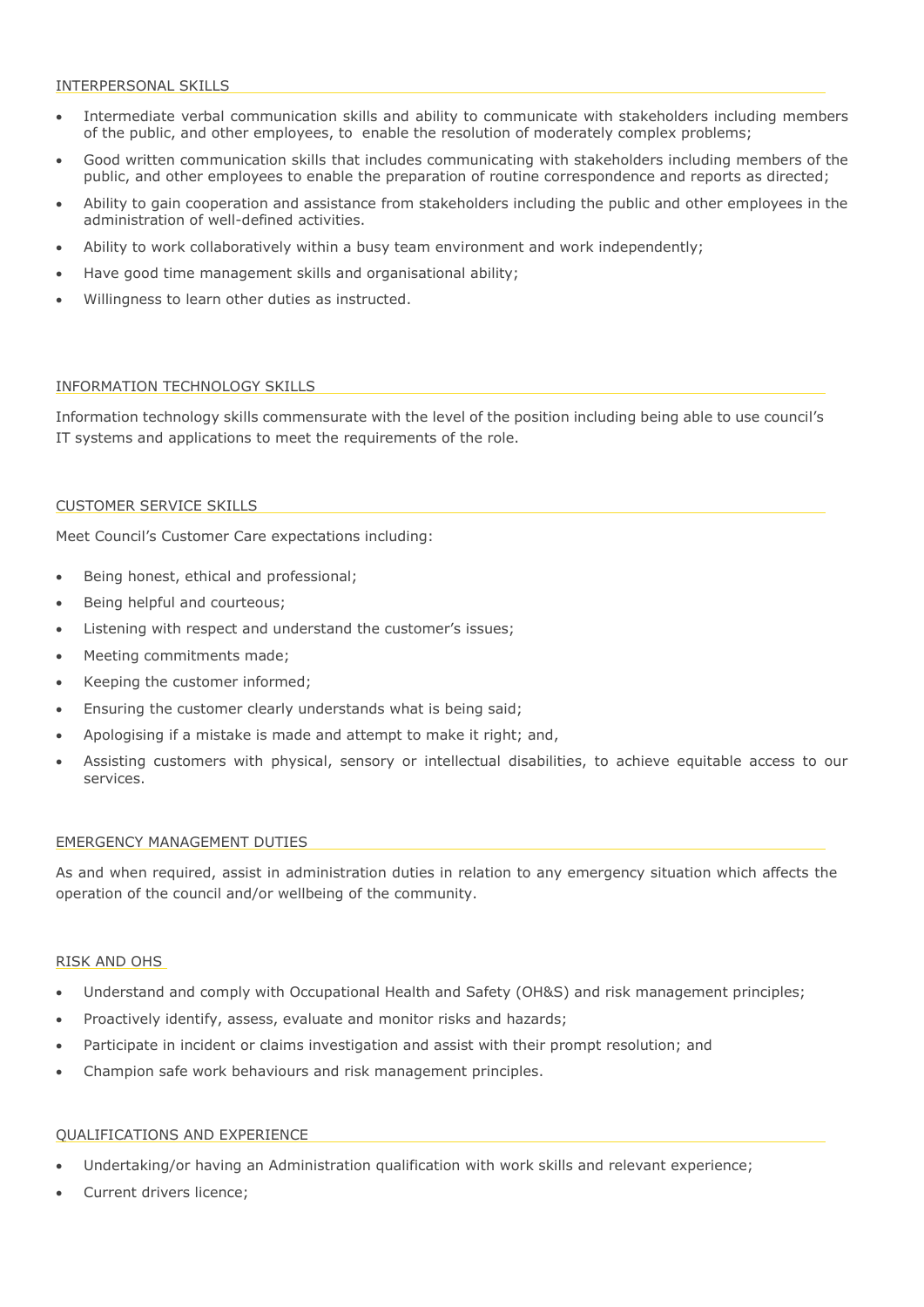- Current CPR certificate;
- Working With Children Check for NSW and VIC;
- Ability to use data systems or demonstrated ability to quickly learn data systems.

## LICENCES AND MANDATORY REQUIREMENTS

- Current Drivers License
- National Police Check (required to be supplied by the employee or prospective employee prior to commencement)

## EQUAL OPPORTUNITY EMPLOYER

Wodonga Council is an equal opportunity employer. We ensure fair, equitable and non-discriminatory consideration is given to all, regardless of age, sex, disability, marital status, pregnancy, sexual orientation, race, religious beliefs or other protected attribute. We recognise our proactive duty to ensure compliance with equal opportunity and to eliminate all forms of discrimination.

#### INHERENT REQUIREMENTS OF THE JOB

For details of the inherent requirements of the job, please see Attachment 2.

#### COGNITIVE JOB DEMANDS

The position is required to operate at the Officer level and will be required to demonstrate the personal competencies and behaviours detailed in the People and Performance Framework attached. The cognitive demands of the role include:

- Having difficult or uncomfortable conversations.
- Meet performance expectations.
- Working in a professional capacity within the work environment.
- Being willing and able to adapt to change and sudden rescheduling.
- Demonstrating resilience under pressure, and in changing and challenging circumstances.

Staff member signature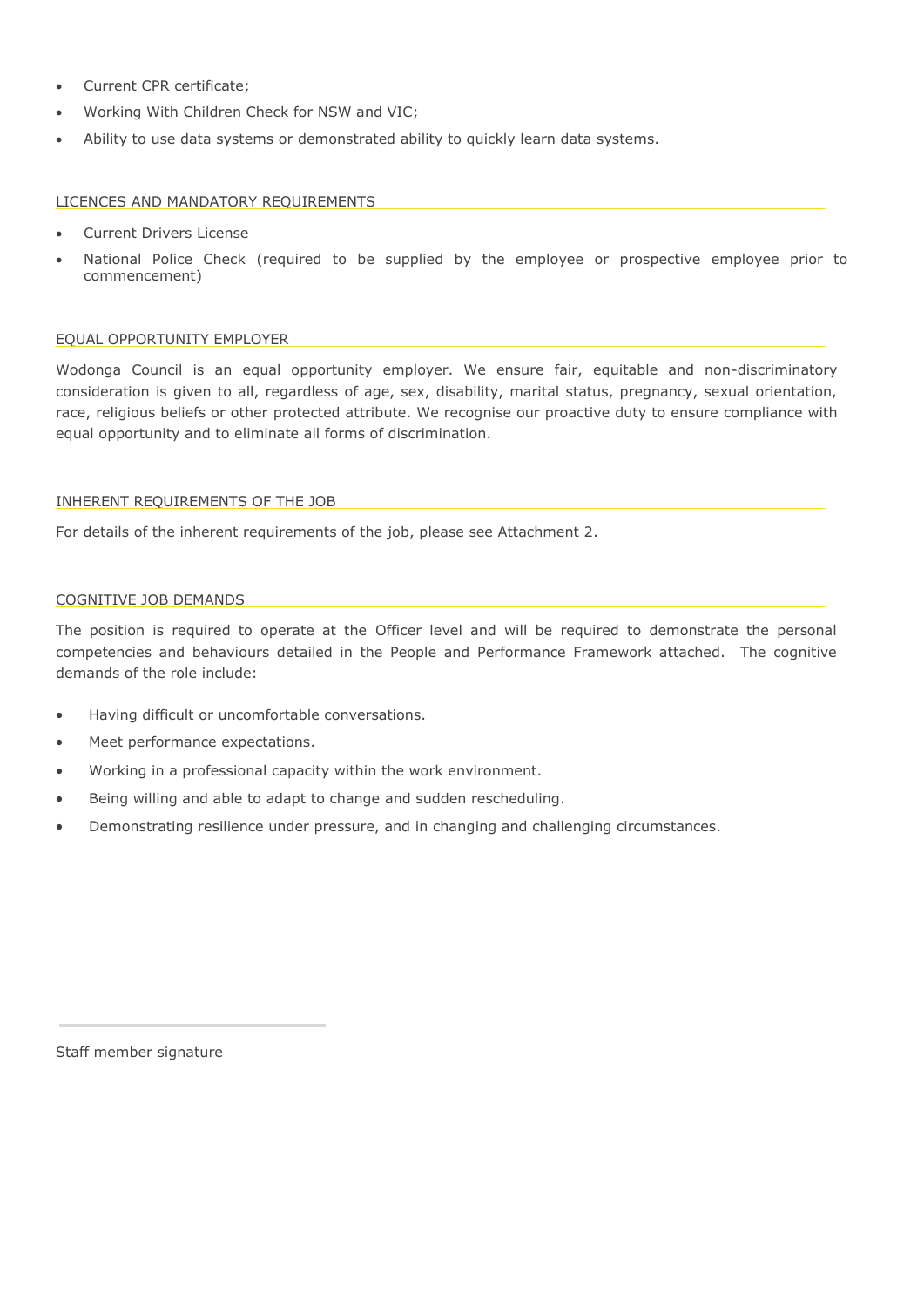| People and performance framework                                                                                                                                        |                                                                                       |                                                                            |                                                                                                                                                                                               |  |                                                                                                                                                                                                                           |  |  |
|-------------------------------------------------------------------------------------------------------------------------------------------------------------------------|---------------------------------------------------------------------------------------|----------------------------------------------------------------------------|-----------------------------------------------------------------------------------------------------------------------------------------------------------------------------------------------|--|---------------------------------------------------------------------------------------------------------------------------------------------------------------------------------------------------------------------------|--|--|
| <b>CUSTOMER SERVICE AND</b><br>COMMUNICATION<br>Understanding and valuing our                                                                                           | <b>BUILD AND ENHANCE</b><br><b>RELATIONSHIPS</b><br>Collaborating<br>and working with |                                                                            | PLAN, ORGANISE AND DELIVER<br>Performing work to the<br>best of our ability to deliver                                                                                                        |  |                                                                                                                                                                                                                           |  |  |
| customer needs to make sure we<br>provide quality customer service.                                                                                                     |                                                                                       | our people and<br>community.                                               |                                                                                                                                                                                               |  | successful outcomes for our<br>people and community.                                                                                                                                                                      |  |  |
| <b>FUTURE FOCUS</b><br>PEOPLE DEVELOPMENT<br>Identifying ways we<br>can do better and<br>anticipating future<br>opportunities.                                          |                                                                                       | Looking after<br>the personal and<br>professional growth<br>of our people. | MANAGE HEALTH AND<br>WELLBEING<br>Recognising the<br>importance of<br>$^\circledR$<br>staff health and<br>wellbeing.                                                                          |  | SAFETY AND RISK<br>MANAGEMENT<br>Prioritising safe and<br>ethical behaviour and<br>decision-making in<br>everything we do.                                                                                                |  |  |
|                                                                                                                                                                         |                                                                                       |                                                                            | <b>Customer Service and Communication</b>                                                                                                                                                     |  |                                                                                                                                                                                                                           |  |  |
| $\bullet$<br>Demonstrates commitment<br>$\bullet$<br>to a high standard of service<br>$\bullet$<br>to customers and the<br>view<br>community.<br>$\bullet$<br>$\bullet$ |                                                                                       |                                                                            | Demonstrates empathy and a willingness to assist<br>Communicates information clearly<br>Operates within council procedures and policies<br>Writes in a way that is logical and easy to follow |  | Is helpful, shows respect, courtesy and fairness with staff and customers<br>Listens and asks questions to understand customer needs and point of<br>Proactively seeks solutions and keeps customers informed of progress |  |  |

| <b>Build and Enhance Relationships</b>               |                                                                                                                                                                                                                                                                                                                                                                                                                                                                                  |  |  |  |
|------------------------------------------------------|----------------------------------------------------------------------------------------------------------------------------------------------------------------------------------------------------------------------------------------------------------------------------------------------------------------------------------------------------------------------------------------------------------------------------------------------------------------------------------|--|--|--|
| Works co-operatively and<br>effectively with others. | Demonstrates clear, open and honest communication<br>$\bullet$<br>Works constructively to resolve conflict<br>$\bullet$<br>Shows enthusiasm to help others<br>Listens and respects the value of different views, ideas and ways of<br>$\bullet$<br>working<br>Builds and sustains positive relationships with staff and customers<br>$\bullet$<br>Actively participates in team and other activities<br>$\bullet$<br>Keeps others informed and seeks clarification when required |  |  |  |

| Plan, Organise, Deliver                                            |                                                                                                                                                                                                                                                                                                                                                                                                                                                      |  |  |  |
|--------------------------------------------------------------------|------------------------------------------------------------------------------------------------------------------------------------------------------------------------------------------------------------------------------------------------------------------------------------------------------------------------------------------------------------------------------------------------------------------------------------------------------|--|--|--|
| Organises and prioritises<br>own work to meet work<br>commitments. | Demonstrates effective use of time and resources to meet expectations<br>$\bullet$<br>and achieve outcomes<br>Understands what is required of the role and how this contributes to<br>$\bullet$<br>team priorities<br>Keeps appropriate people informed on progress of tasks and projects<br>Seeks information when required, demonstrates initiative<br>$\bullet$<br>Undertakes to complete all tasks with a positive, can-do attitude<br>$\bullet$ |  |  |  |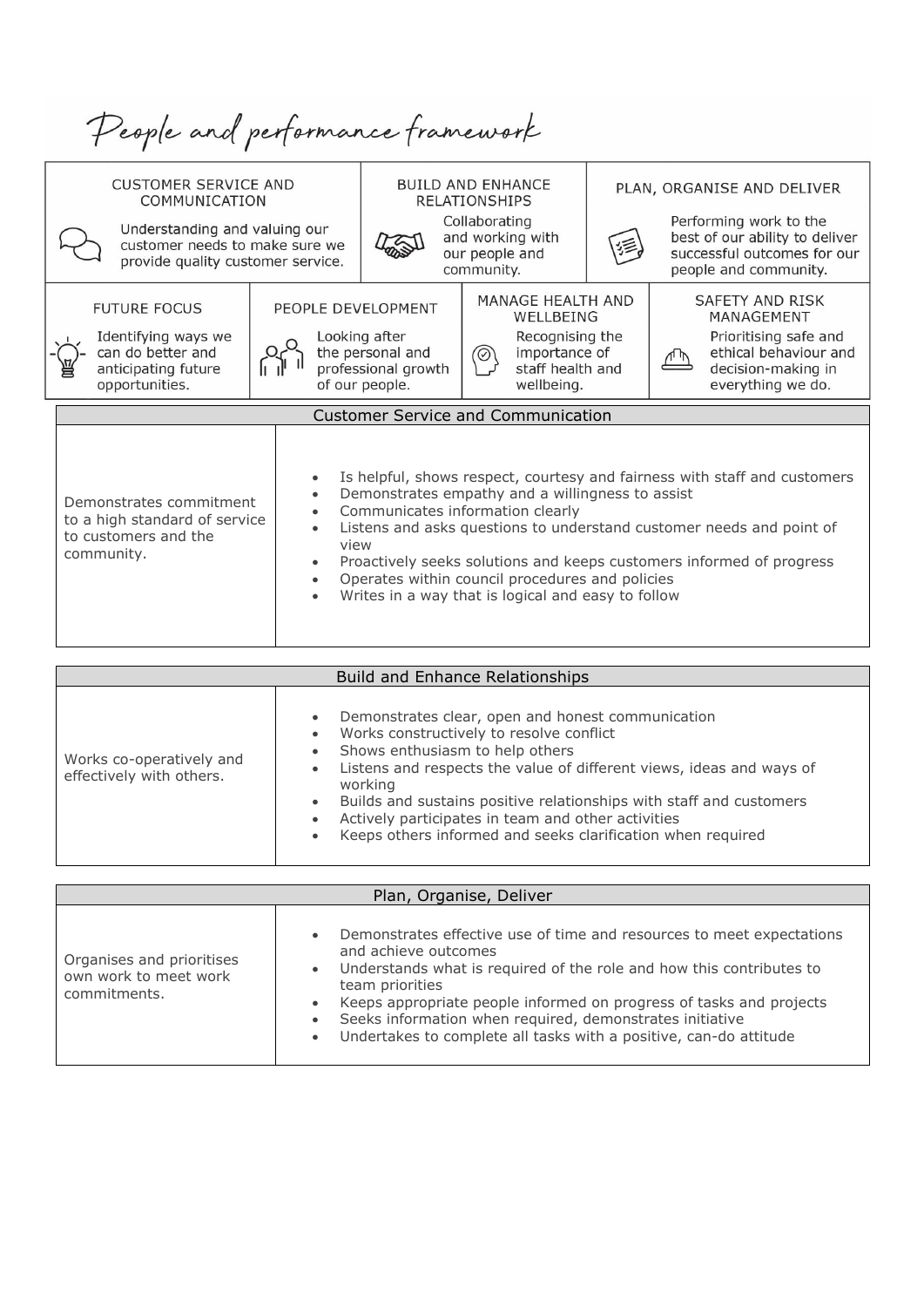| <b>Future Focus</b>                                   |                                                                                                                                                                                                                                                                                                                        |  |  |  |
|-------------------------------------------------------|------------------------------------------------------------------------------------------------------------------------------------------------------------------------------------------------------------------------------------------------------------------------------------------------------------------------|--|--|--|
| Looks for improvements and<br>is adaptable to change. | Understands council vision and purpose and how their role fits in<br>$\bullet$<br>Is willing to adapt to changing processes, systems, technology and<br>$\bullet$<br>environments<br>Looks for improvements and better ways of doing things<br>$\bullet$<br>Seeks support and clarification when required<br>$\bullet$ |  |  |  |

| People Development                                               |                                                                                                                                                                                                                                                                                                                                                              |  |  |  |
|------------------------------------------------------------------|--------------------------------------------------------------------------------------------------------------------------------------------------------------------------------------------------------------------------------------------------------------------------------------------------------------------------------------------------------------|--|--|--|
| Welcomes opportunities for<br>learning and self-<br>development. | Displays council values<br>$\bullet$<br>Reflects upon own performance<br>$\bullet$<br>Seeks and acts upon feedback<br>$\bullet$<br>Sets goals for personal and professional development<br>Finds ways to learn and improve in the completion of day-to-day tasks<br>$\bullet$<br>Takes responsibility for own work and meeting job requirements<br>$\bullet$ |  |  |  |

| Manage Health and Wellbeing                                               |                                                                                                                                                                                                                                                                                                                                   |  |  |  |
|---------------------------------------------------------------------------|-----------------------------------------------------------------------------------------------------------------------------------------------------------------------------------------------------------------------------------------------------------------------------------------------------------------------------------|--|--|--|
| Takes responsibility for self-<br>care and managing work-life<br>balance. | Demonstrates effective time management and prioritising of tasks<br>$\bullet$<br>Is aware of, controls and expresses their own emotions appropriately<br>$\bullet$<br>Recognises when support is needed<br>Accepts responsibility for their own actions and outcomes<br>۰<br>Is aware of the importance of self-care<br>$\bullet$ |  |  |  |

| Safety and Risk Management                                                                     |                                                                                                                                                                                                                                                                                                                                                                                                                                                                                                                                          |  |  |  |  |
|------------------------------------------------------------------------------------------------|------------------------------------------------------------------------------------------------------------------------------------------------------------------------------------------------------------------------------------------------------------------------------------------------------------------------------------------------------------------------------------------------------------------------------------------------------------------------------------------------------------------------------------------|--|--|--|--|
| Takes responsibility for<br>personal actions and reports<br>safety and compliance<br>concerns. | Remains vigilant in ensuring a safe working environment for self and<br>$\bullet$<br>others<br>Is aware of risk and takes action to prevent problems<br>$\bullet$<br>Reports hazards, incidents (including near misses) and compliance<br>$\bullet$<br>concerns in a timely way<br>Understands the importance of honesty and transparency<br>$\bullet$<br>Avoids and discloses conflicts of interest and quards against the misuse of<br>$\bullet$<br>council resources and assets<br>Complies with policies and procedures<br>$\bullet$ |  |  |  |  |